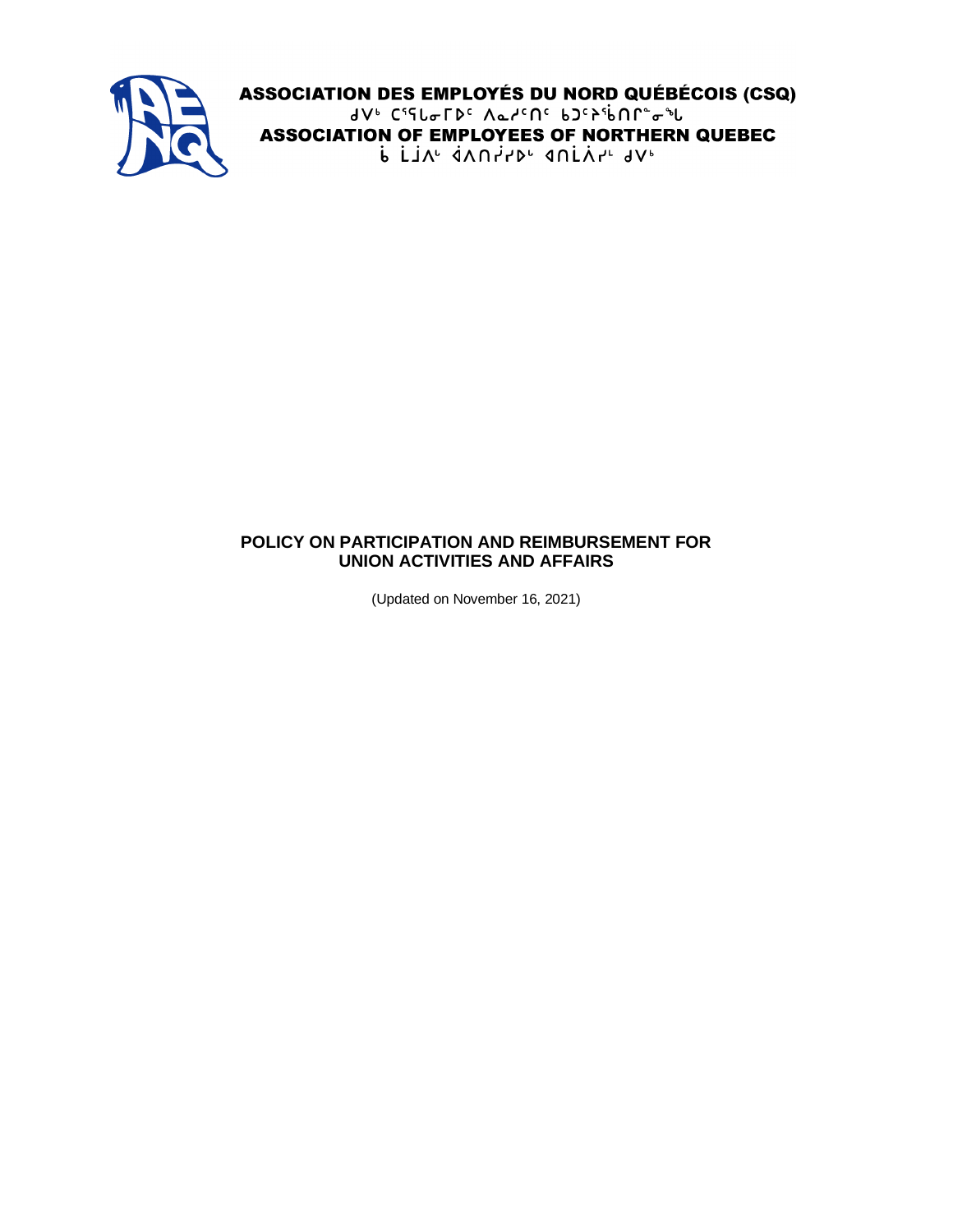# **Table of Content**

|                     |                                          | Page           |
|---------------------|------------------------------------------|----------------|
| Section I.          | <b>Introduction</b>                      |                |
| Article 1           | Generalities                             | 3              |
| Article 2           | <b>Request for Reimbursement</b>         | 3              |
| <b>Section II.</b>  | <b>Participation in Union Activities</b> |                |
| Article 3           | Participation in a Union Activity        | 5              |
| Article 4           | Advances                                 | 5              |
| Article 5           | <b>Union Leaves</b>                      | 6              |
| Article 6           | Air Transportation                       | 6              |
| Article 7           | <b>Ground Transportation</b>             | 6              |
| Article 8           | <b>Accommodation Expenses</b>            | $\overline{7}$ |
| Article 9           | <b>Lodging Fees</b>                      | 8              |
| Article 10          | <b>Childcare Expenses</b>                | 8              |
| <b>Section III.</b> | <b>Miscellaneous Expenses</b>            |                |
| Article 11          | <b>Telephone Calls for Union Affairs</b> | 10             |
| Article 12          | <b>Administrative Expenses</b>           | 10             |
| Article 13          | <b>Registration Fees</b>                 | 10             |
| Article 14          | <b>Other Expenses</b>                    | 10             |
| <b>Section IV.</b>  | <b>Coming Into Force of the Policy</b>   |                |
| Article 14          | Coming Into Force of the Policy          | 11             |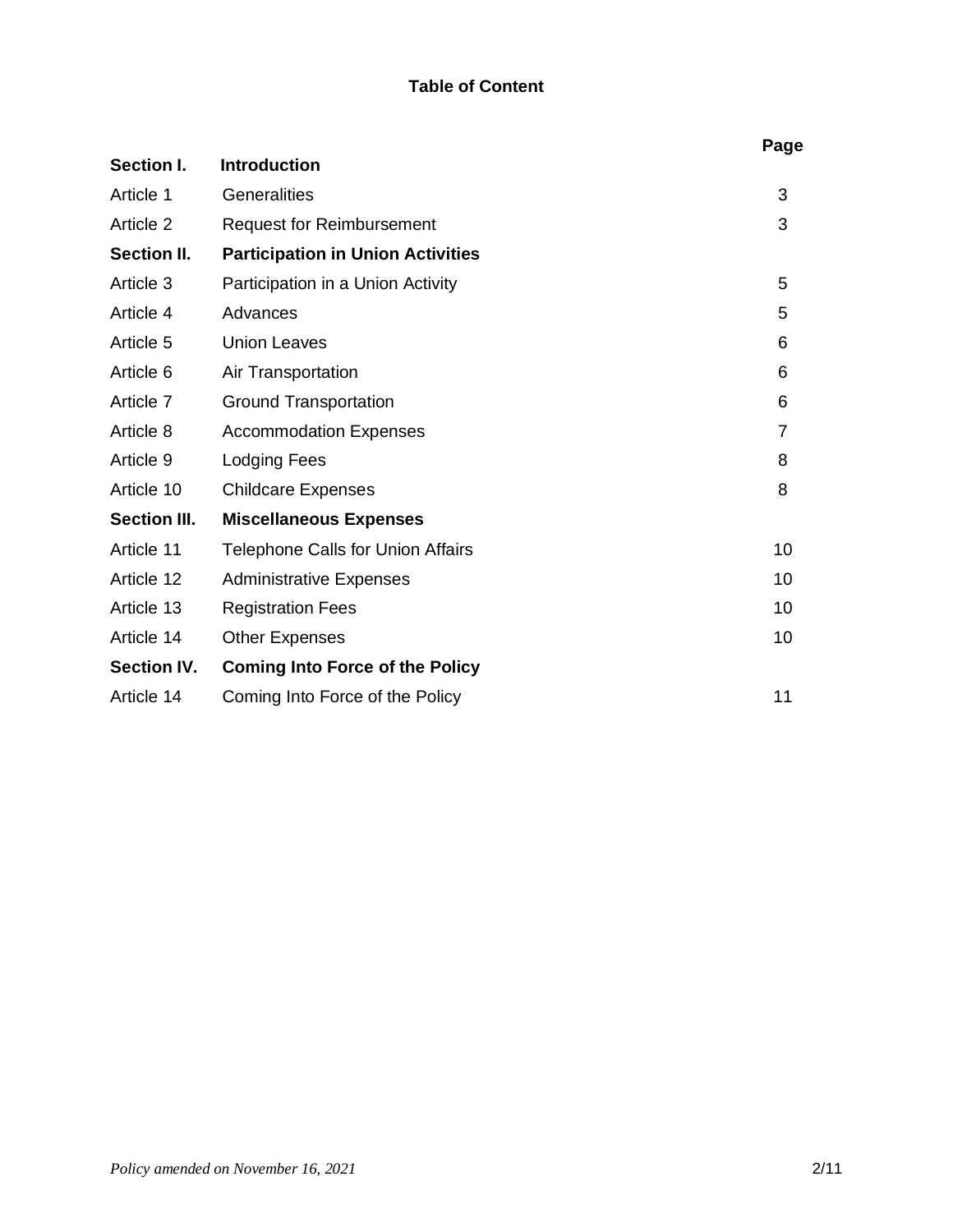## **SECTION I. INTRUDUCTION**

### **ARTICLE 1 Generalities**

- 1.1 The purpose of the present policy is to specify the terms and conditions for the participation in union activities and the reimbursement of expenses incurred, either during an authorized activity, or for union affairs.
- 1.2 Any union activity incurring expenses must receive the prior authorization of the Association.
- 1.3 "Union activity" means: union training sessions, union meetings, committee meetings, grievance hearings, bargaining sessions, national or sectoral decision making bodies, etc.
- 1.4 "Union affairs" means telephone calls, mailing fees, faxing fees, etc.
- 1.5 Only the following activities that are taking place within an 80 km radius from the regular workplace are admissible in articles 7 and 8:
	- meetings of the executive Committee;
	- negotiation sessions for the renewing of the collective agreement of Association's members;
	- workshops, seminars, symposiums or conferences;
	- Federal Council, Congress or other decision-making bodies of a federation to which the Association is affiliated to;
	- General Council of the CSQ;
	- Congress of the CSQ;
	- Committees and networks.

The reimbursement of expenses for any other activity is considered a taxable benefit.

#### **ARTICLE 2 Request for Reimbursement**

- 2.1 The member submitting a claim for reimbursement must complete one of the forms appended to this policy:
	- a) telephone-call expenses (appendix 1);
	- b) administrative expenses (appendix 2);
	- c) expenses incurring for the participation in a union activity (appendix 3);
	- d) receipt for childcare expenses (appendix 4).
- 2.2 The member submitting a claim must attach all required supporting documents.
- 2.3 The member must sign and date the form.
- 2.4 Any request for reimbursement received three months after the activity will be refused without subsequent notice.
- 2.5 The Association will reimburse the member submitting a claim for authorized expenses that he or she actually incurred while carrying out his or her duties.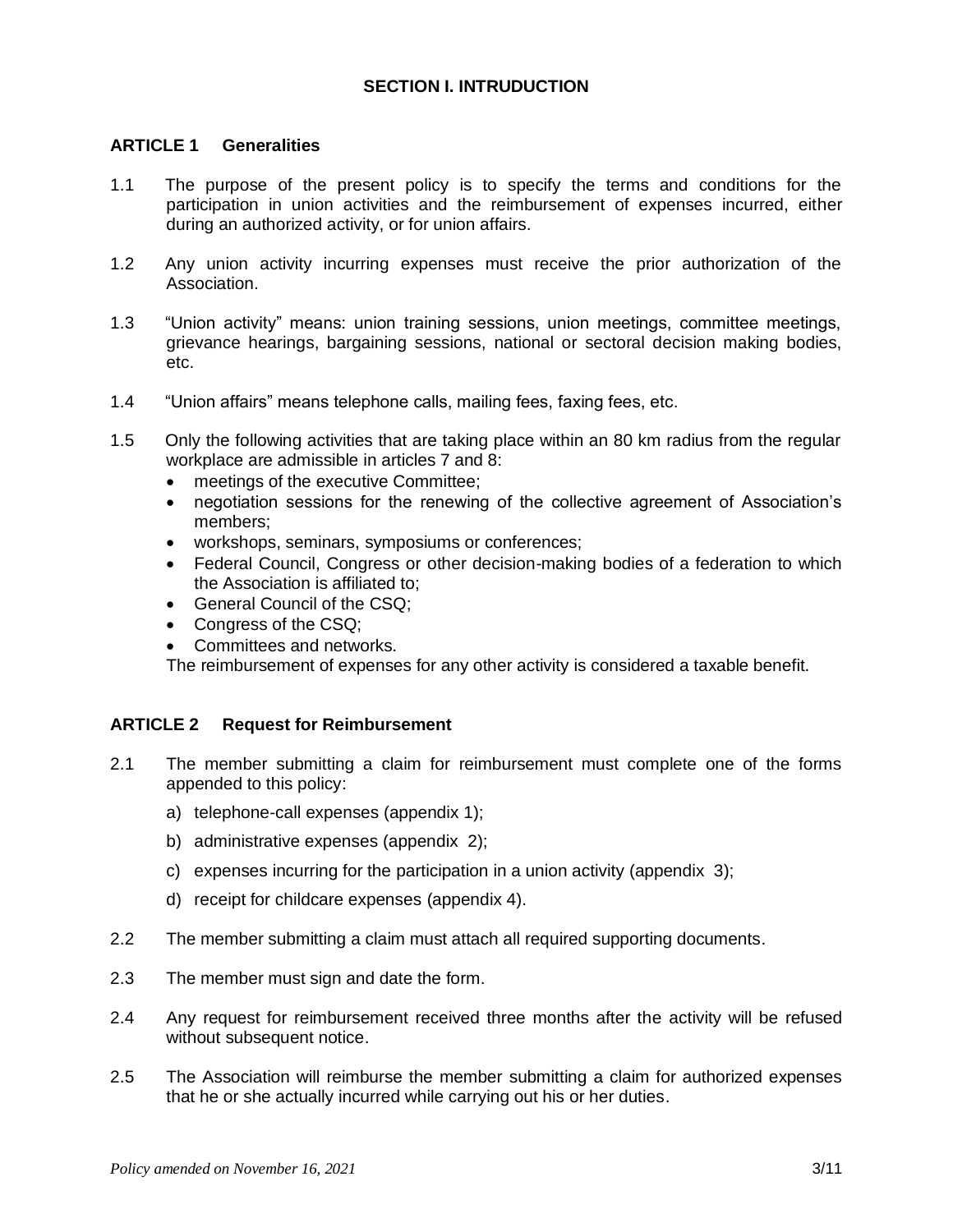2.6 Despite the present policy that sets general rules that may not cover specific situations, the person claiming the reimbursement of expenses commits to only claims what is reasonable.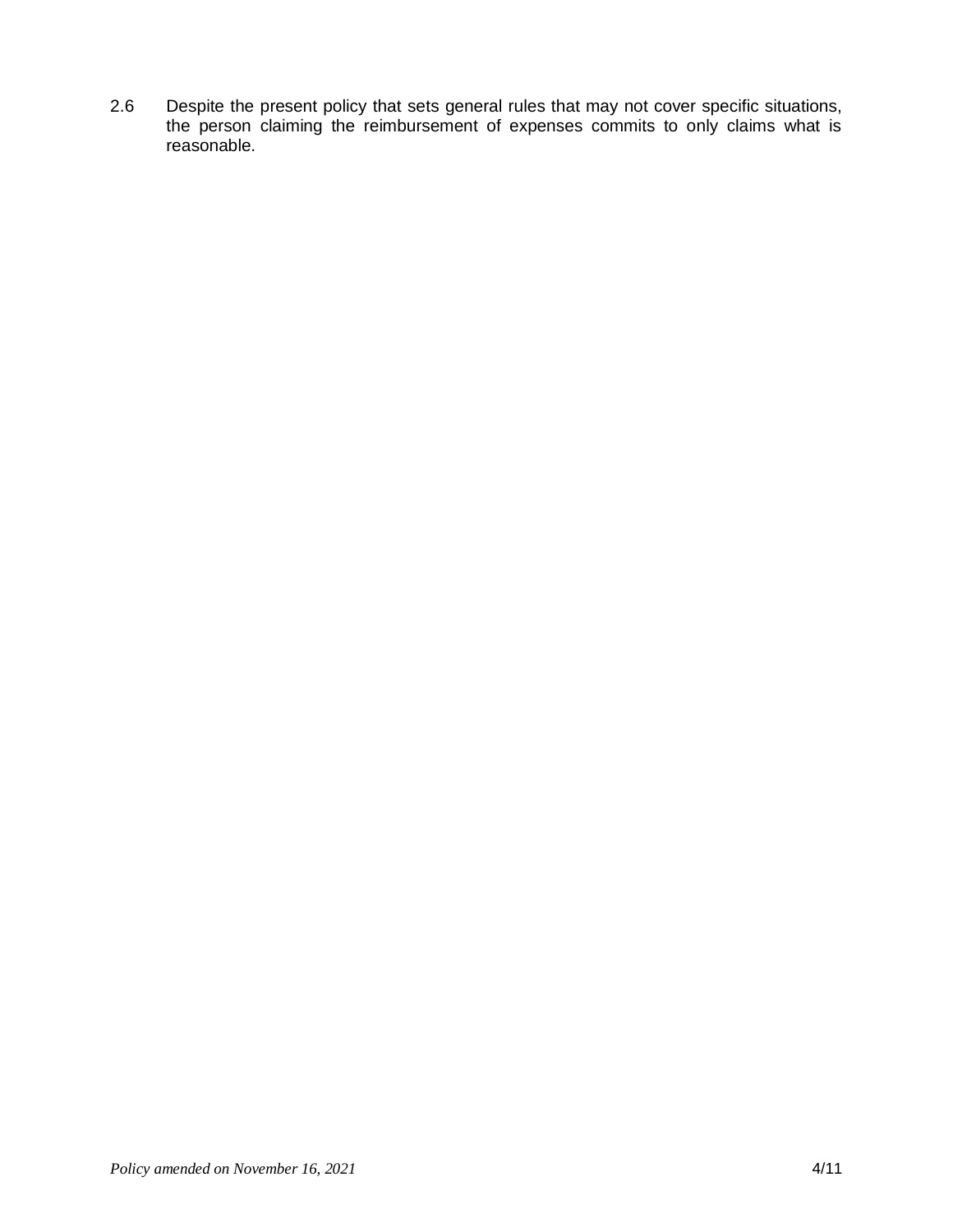## **SECTION II. PARTICIPATION IN UNION ACTIVITIES**

## **ARTICLE 3 Participation in a Union Activity**

- 3.1 Before attending a union activity, the member shall obtain proper authorization by completing the logistic form (appendix 5).
- 3.2 The member must undertake to attend the activity in question. The Association will not reimburse expenses incurred if the member was absent without justification.
- 3.3 For the meetings of the Executive Committee, the Native Committee, a decision making body of the Centrale or of a federation, members will be allowed to take one day off if those meetings in person are held on a Saturday and/or a Sunday or on a paid legal holiday.

Moreover, members attending a meeting under the previous paragraph will be allowed to take one day off to compensate the travelling days occurring on Saturdays, Sundays, or on paid legal holidays.

The only allowed reimbursement of expenses will be costs incurred for the union leave.

The member must indicate those days off on the logistic form.

- 3.4 The participation of an Executive Committee member to an activity that is not foreseen in the By-laws, or that was not authorised by the Executive Committee, must be authorised by the President. If the member in question is the President, the authorization must be given by the Vice-President or the Secretary-Treasurer.
- 3.5 The member of the Executive Committee that attends a meeting of a decision-making body of the Centrale, a federation, a committee or a working group, or of any other decision-making body or organisation, commits to defend the interests of the members of the Association.

## **ARTICLE 4 Advances**

- 4.1 On reception of duly completed forms submitted at least two weeks before the union activity, the Association will, at the beginning of the activity, pay the equivalent of 67% of the amount the member is entitled to. The remaining 33% will be paid after the activity and within 5 working days after the reception of the confirmation that the information supplied when the advance was requested is correct or that adjustments were done.
- 4.2 It is understood that for activities taking place outside of the departure point, the beginning of the activity is the moment of the departure. However, if there are days planned for personal reasons between the day of departure and the beginning of the union activity, the moment of departure is postponed by the equivalent period of time.
- 4.3 This procedure does not apply to the participation in the Association's Congress, the annual union training session, nor the in-person sector councils.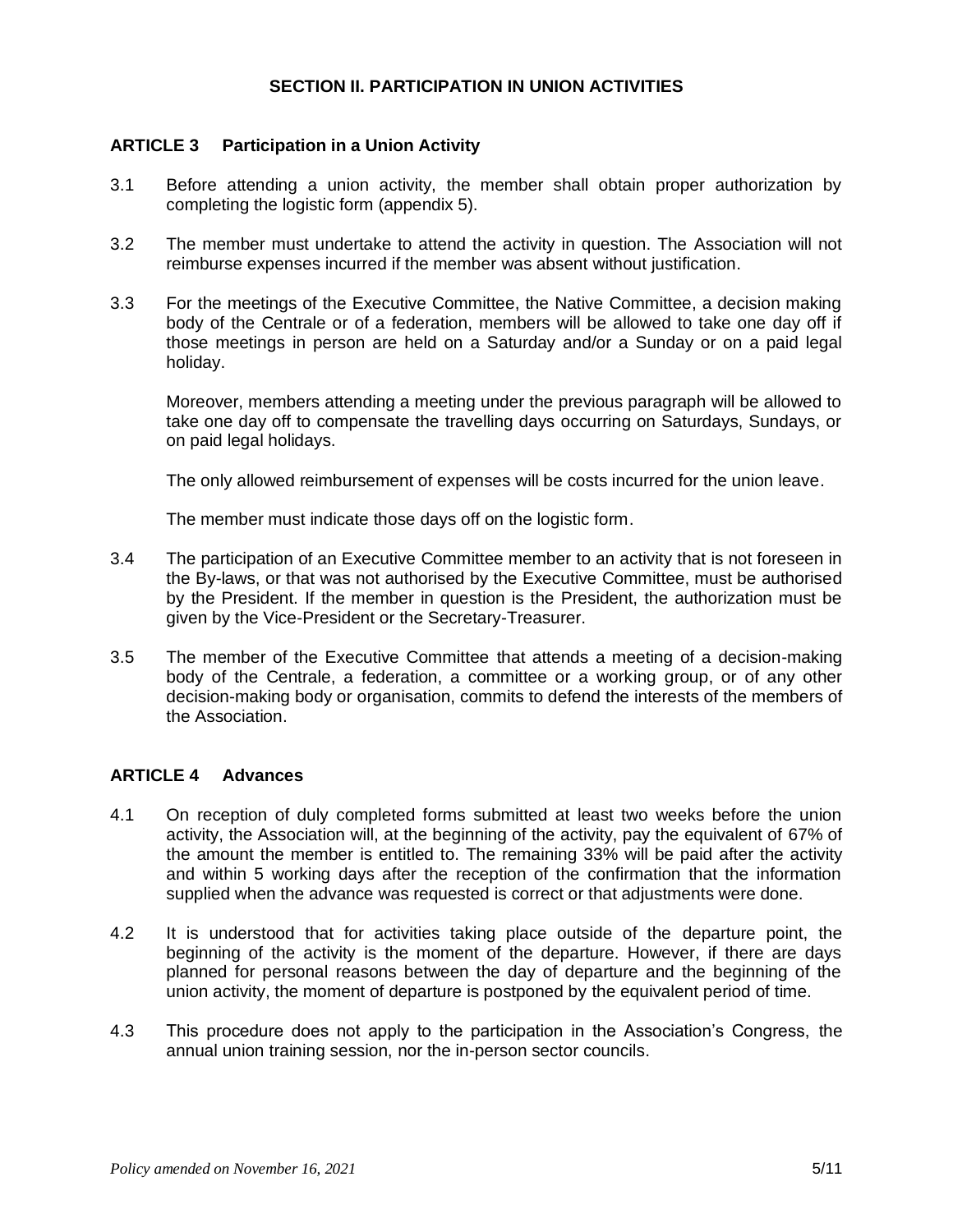#### **ARTICLE 5 Union Leaves**

- 5.1 The union leave is determined based on to the duration of the activity and on the days off foreseen in article 3.3.
- 5.2 The member must undertake to miss as little work as possible.
- 5.3 A full day union leave is granted for the day of the activity or for the travelling day for going or coming from the union activity.

#### **ARTICLE 6 Air Transportation**

- 6.1 With some exceptions, the Association takes care of the reservation and payment of airline tickets.
- 6.2 Reservations are made for flights with the lowest possible fares.
- 6.3 A member who changes his or her airline reservation without the prior authorization of the president or the secretary-treasurer must reimburse any additional cost or charges arising from the change.
- 6.4 The Association will reimburse excess baggage costs if the excess baggage was required to transport union materials (supporting documents must be provided).

#### **ARTICLE 7 Ground Transportation**

- 7.1 The Association favours the grouping together of members travelling to activities and the use of the most economical means of transportation.
- 7.2 The member must specify the point of departure and destination.
- 7.3 Transportation by metro, train, or bus: reimbursement of the cost actually incurred (receipts must be provided).
- 7.4 Transport by taxi: reimbursement of the cost actually incurred (receipts must be provided).
- 7.5 Transportation by personal vehicle: the member will be reimbursed at the rate of  $65¢$  per kilometre.
- 7.6 Transportation by personal vehicle on unpaved roads: the member will be reimbursed at the rate of 75¢ per kilometre.
- 7.7 Reimbursement of transportation by personal vehicle: the Association will reimburse for kilometres travelled by personal vehicle from or to a Cree community to a maximum of the cost of: either an airline ticket at the economic rate or one of the means of transportation described in 7.1 and 7.2, where applicable, on which we add all other expenses occurred by the Association (union leaves, working hours, lodging fees, etc.) if the required time to travel is longer than the time it would take by plane.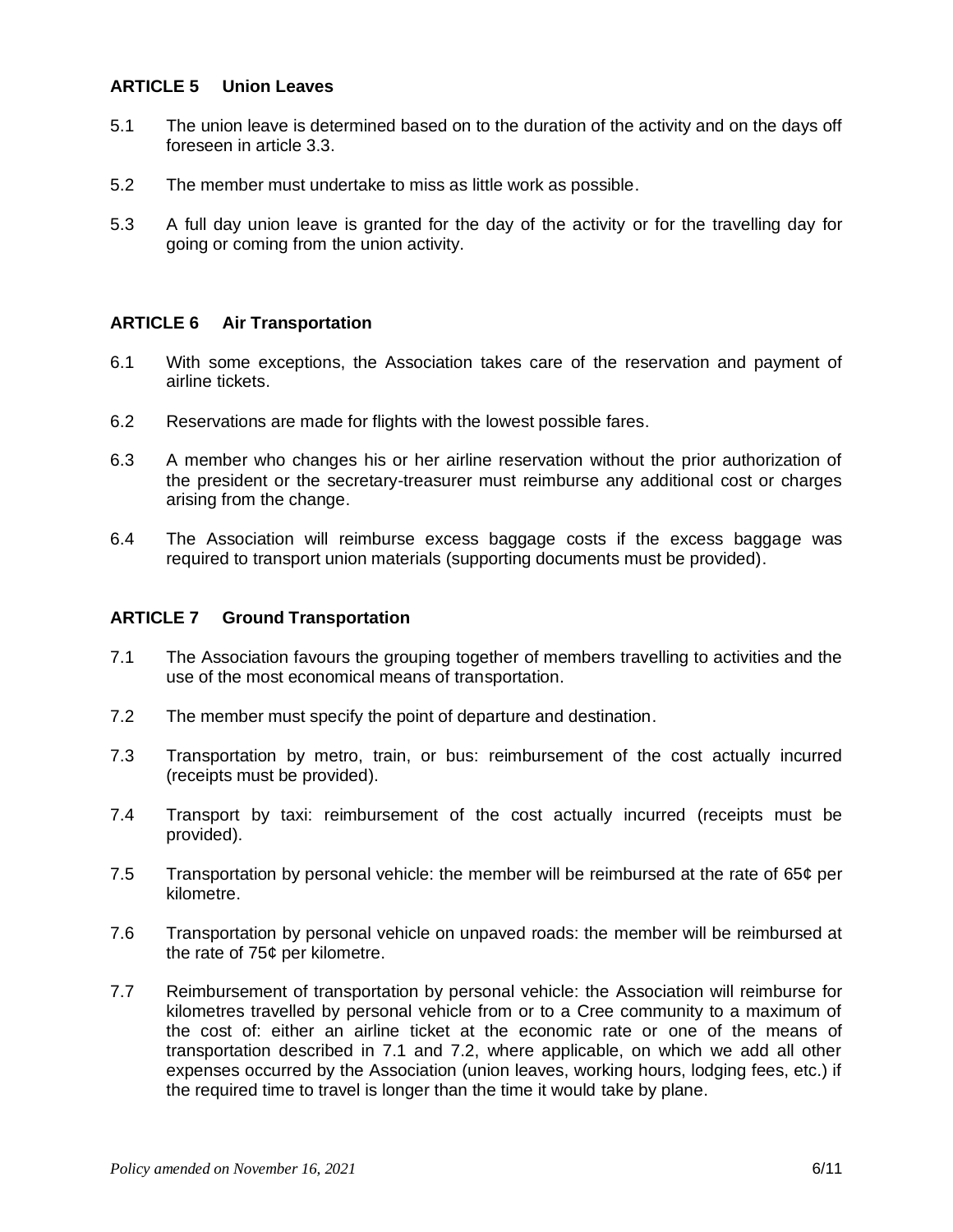- 7.8 Carpooling: in the case of carpooling, the member will be reimbursed at the rate of 20¢ per kilometre per passenger participating in the union activity (up to a maximum of 3 passengers). The rate is 25¢ for unpaved roads.
- 7.9 The official Quebec road map will be used to calculate distances. The calculation of distances can also be done using an application or a website recognized for this purpose.
- 7.10 Transportation by rented vehicle: with the prior authorization of the president or of the secretary-treasurer, the rental of a compact-size vehicle will be permitted.
- 7.11 The Association reimburses the cost of the rental (including the insurances) and of gasoline (receipts are required). Articles 7.5 to 7.7 do not apply.
- 7.12 The authorization of the president or of the secretary-treasurer is required for the rental of any other type of vehicle.
- 7.13 The responsibility of the Association: the Association is not responsible for damage to a personal or rented vehicle.
- 7.14 Parking charges: the actual cost will be reimbursed (receipts must be provided).

#### **ARTICLE 8 Accommodation Expenses**

8.1 The Association will reimburse the following amounts:

| Breakfast:   | \$18.00 |
|--------------|---------|
| Lunch:       | \$27.00 |
| Supper:      | \$40.00 |
| Incidentals: | \$15.00 |

8.2 These amounts will be reimbursed in accordance with the following conditions:

|            | Departure         | Return          |
|------------|-------------------|-----------------|
| Breakfast: | Before 7:30 a.m.  | After 9:00 a.m. |
| Lunch:     | Before 11:30 a.m. | After 1:00 p.m. |
| Diner:     | Before 6:00 p.m.  | After 7:00 p.m. |

- 8.3 No claim may be submitted if a meal is paid by the Association.
- 8.4 No receipts are required for the reimbursement of incidentals or meals since these are flat rates.
- 8.5 Incidentals are reimbursed when the acidity takes place more than 50 km from the regular workplace.
- 8.6 In the event of a journey in Eeyou Istchee or Nunavik territory, the cost of the meals (excluding the cost of any alcohol) exceeding the amount set at 8.1 will be reimbursed upon presentation of supporting documents.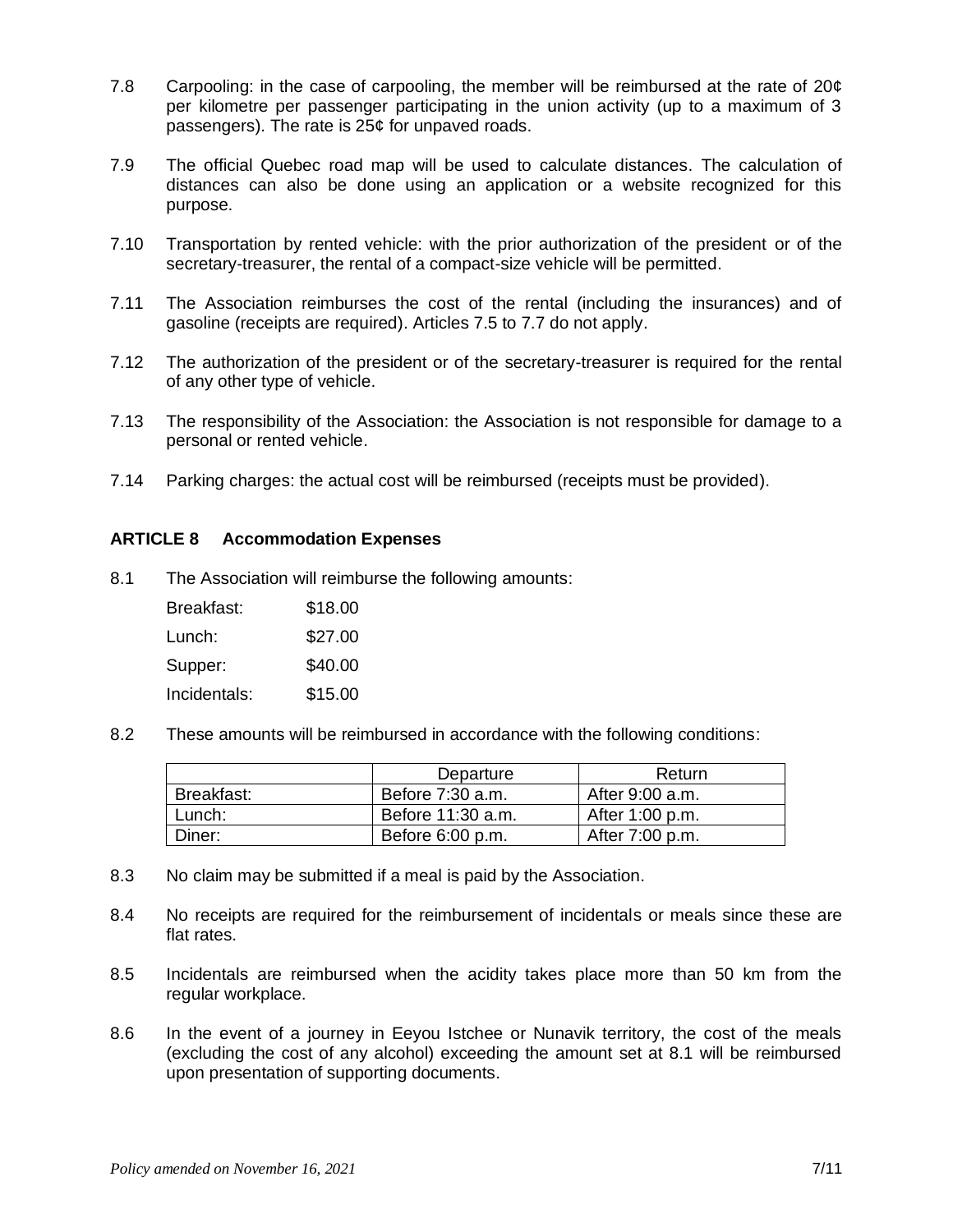# **ARTICLE 9 Lodging Fees**

- 9.1 The Association encourages double occupancy in hotel and motel rooms.
- 9.2 Lodging expenses are admissible when the activity takes place more than 80 km from the point of departure or meets one of the following criteria:
	- a) the activity requires a departure from the residence before 7:30 a.m., being understood that the beginning of the activity includes the registration period;
	- b) the activity requires a return after 7:00 p.m.;
	- c) the airline flight schedule requires it.
- 9.3 With some exceptions, the Association takes care of the reservation and payment of hotel and motel rooms.
- 9.4 The hotel or motel that the member is lodged in must be situated within a 15-kilometre radius of the main location at which the union activity is being held. The president and the secretary-treasurer may choose another establishment if one is not available within this radius.
- 9.5 When the Association makes reservations of hotel or motel rooms, it specifies that all costs related to the rooms and parking are to be paid by the Association and all other expenses or fees (meals, bar, etc.) are to be paid by the member.
- 9.6 Only reservations of regular rooms are done and/or reimbursed. The costs incurring because of an unjustified upgrade shall be reimbursed by the member.
- 9.7 The member may not submit a claim for the cost of the hotel or motel room if the Association has made the reservation.
- 9.8 If the member changes his or her hotel or motel reservation, he or she must reimburse any additional cost or charges arising from the change.
- 9.9 Hotels and motels in native communities: the cost actually incurred.
- 9.10 Hotels and motels outside of native communities: the cost actually incurred, up to a maximum of \$175 per night including the taxes. In exceptional circumstances, the Executive Committee may authorize stays in establishments where the rate is higher if the union activity takes place in this establishment or no other establishment has a rate that falls within the limits set by the present article.
- 9.11 The rate for lodging at a private home: \$50 per night.
- 9.12 The Association pays directly the host where the member stayed. The member must fill the form found in appendix 6.

#### **ARTICLE 10 Childcare Expenses**

- 10.1 The Association will reimburse childcare expenses when:
	- a) the member must leave his or her locality to attend a union activity;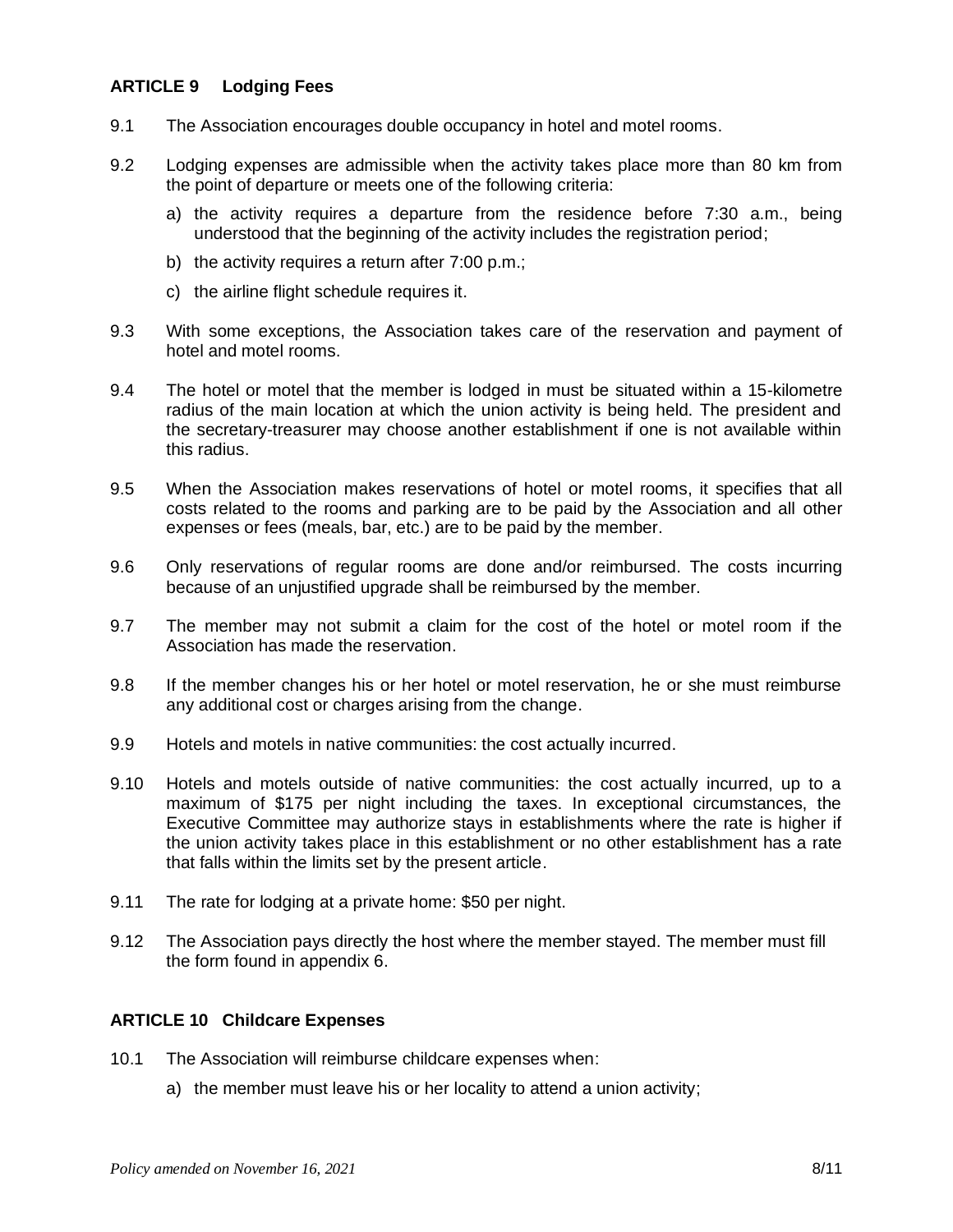- b) or the activity is held outside normal working hours.
- 10.2 The member must confirm that his or her spouse was not available during the period concerned.
- 10.3 The spouse may not claim childcare fees.
- 10.4 The reimbursement for childcare is:
	- a) day: \$30
	- b) day and night :  $$45$
- 10.5 Join appendix 4 to the claim, duly completed and signed.
- 10.6 An additional sum to a maximum of \$100 per trip may be reimbursed to cover the difference between the total amount appearing on the receipt(s) and the amount calculated using the rates provided for in article 10.4 when:
	- a) the member has more than two children in his/her charge who are being cared for during the activity;
	- b) the member produces a receipt for childcare expenses exclusively for the period of the union activity and in an amount exceeding the reimbursable amount provided for in article 10.4.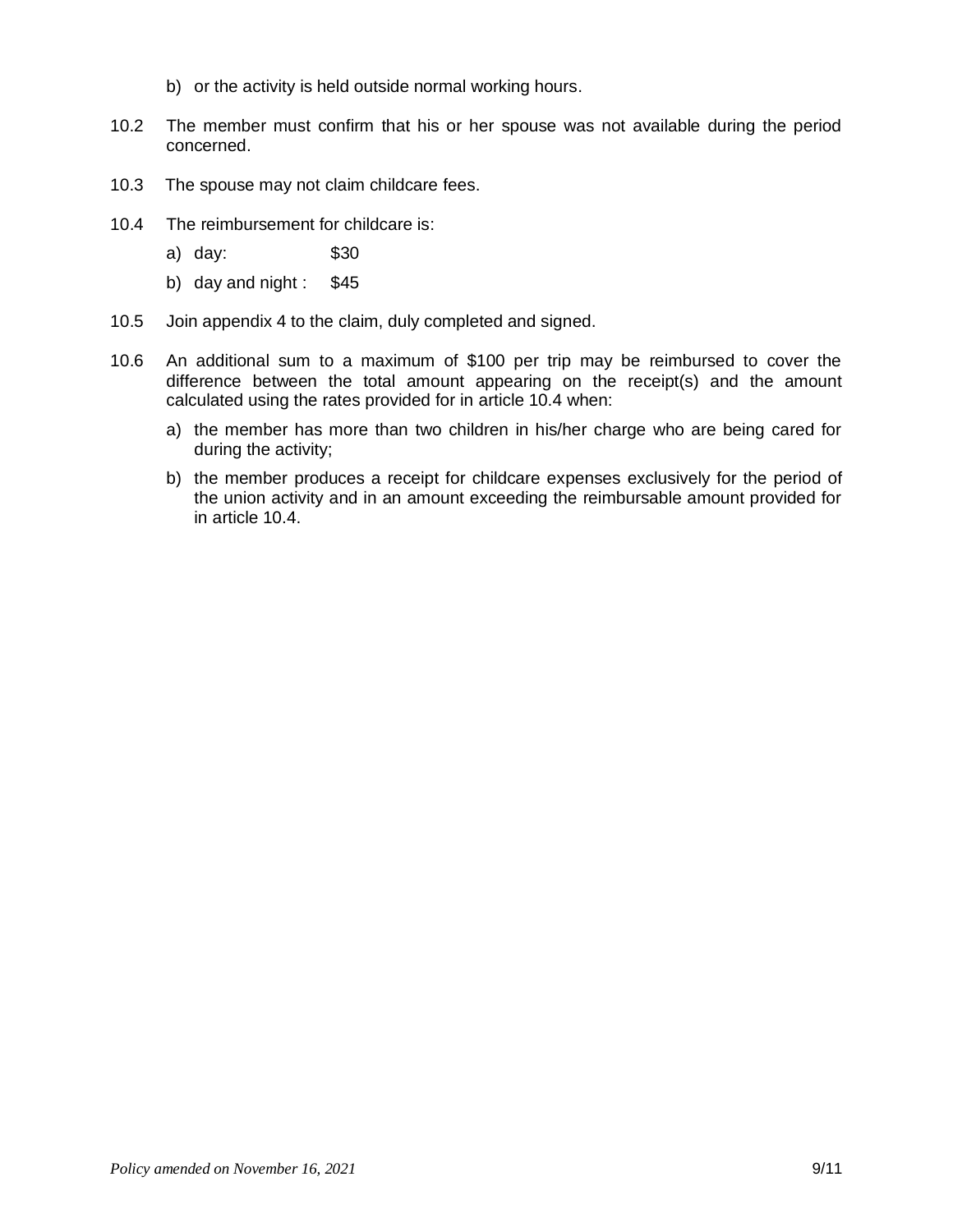### **SECTION III. MISCELLANEOUS EXPENSES**

### **ARTICLE 11 Telephone Calls for Union Affairs**

- 11.1 The Association will reimburse the cost of telephone calls to the union or for authorized union purposes.
- 11.2 The member must make his or her claim by completing the form found in appendix 1.
- 11.3 The member must provide supporting documents.

#### **ARTICLE 12 Administrative Expenses**

- 12.1 The reimbursement of administrative expenses form found in appendix 2 may be used to claim any expense of an administrative nature (postage, faxes, office supplies, etc.).
- 12.2 Expenses claimed on this form must have received the prior authorization of the Association.

#### **ARTICLE 13 Registration Fees**

13.1 The Association will pay or reimburse the registration fees of a member who is authorized to attend a congress, a conference, a seminar, or any other meeting of a similar nature (supporting documents must be provided).

#### **ARTICLE 14 Other Expenses**

14.1 All other expenses must be approved by the Executive Committee.